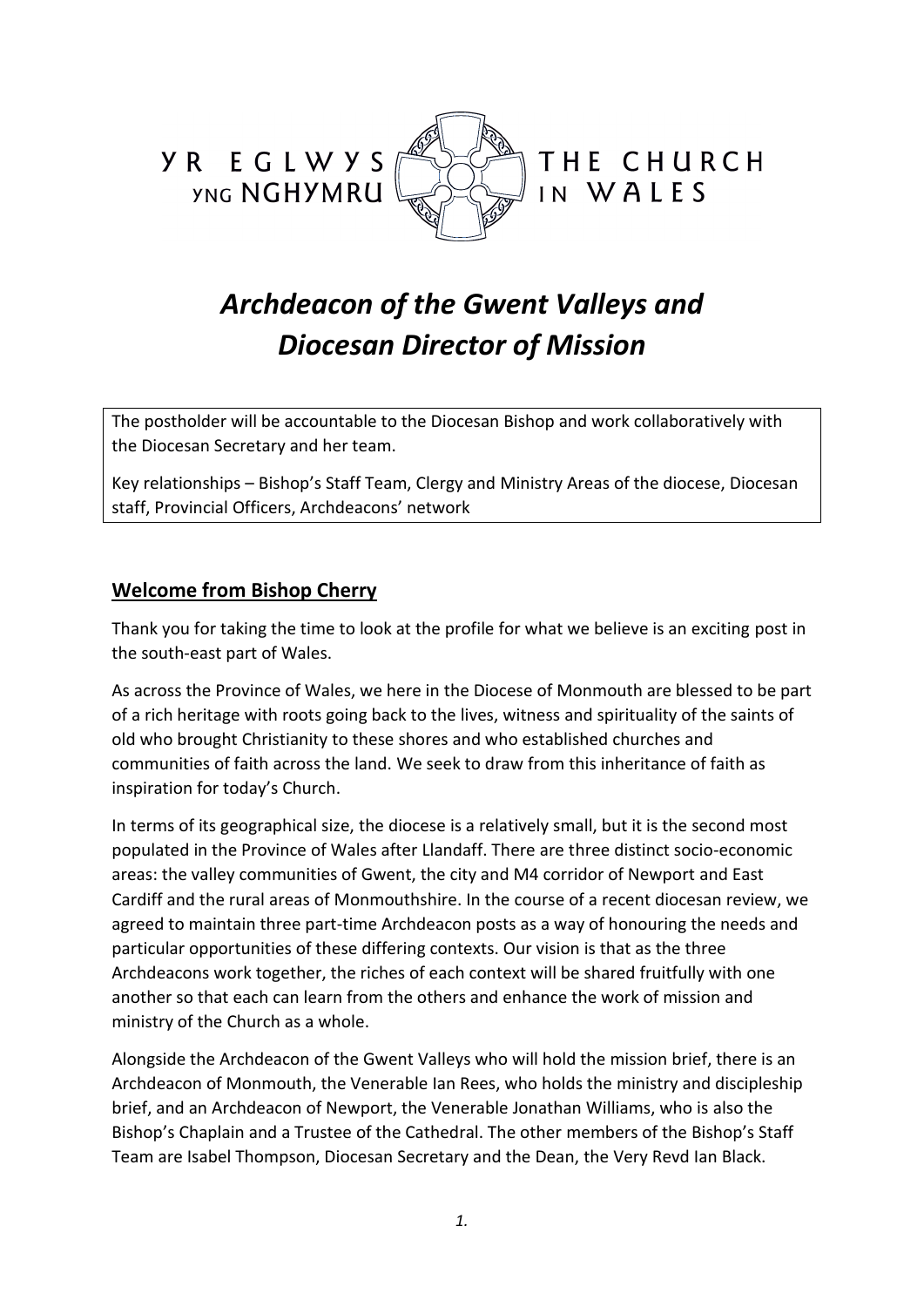At the heart of the brief for the Director of Mission is the need to encourage an outward looking Church which takes faith and Christian service into the heart of our communities and demonstrates God's love for the world and the fulness of the fruits of the Spirit. We are committed to the five Marks of Mission and are building a Diocesan Strategy with these as our focus.

We know that today there are significant challenges ahead, but we believe that in it all, God holds out before us a hopeful future as we continue to learn what it means to be his Church in the very varied contexts of our diocese and live out the good news of his love in our contemporary world.

#### **+Cherry Mynwy**

# **Gwent Valleys Archdeaconry**

The Archdeaconry of the Gwent Valleys stretches about 30 miles north to south and 10 miles east to west, from Blaenavon, Ebbw Vale, Tredegar and Rhymney in the north, through Pontypool, Newbridge and Blackwood, down to Cwmbran and Risca in the south. It contains 40 churches split into 5 Ministry Areas. There are 12 stipendiary clergy, 4 House for Duty clergy, a number of Non-Stipendiary Ministers and Licensed Lay Ministers/Readers as well as active retired clergy.

The decline of heavy industries, such as steel making and coal mining, has allowed the Gwent valleys to return to their green past but has left behind a legacy of unemployment and social deprivation. They remain, however, places of passion, beauty and poetry where the people are warm and friendly and there is still good community spirit.

The valleys have a distinct culture which is predominantly working-class with a big heart and enthusiasm for local projects and people.

# **Ministry Areas**

For over five years the Diocese of Monmouth has been reshaping itself into Ministry Areas and is working to complete this process by the middle of 2022. At the centre of this process is a vision to share our resources and harness them to best effect as we seek to be faithful to Christ and serve the world he came to save. We are committed to acting collaboratively and collegially, with groups of churches working together with all that God has given them to be salt and light in their communities. The churches will be served and led by a team of ordained and lay ministers who will complement and support one another; enabling each other to flourish in their ministries. This will involve discovering new ways of being church, new ways of nurturing disciples and new ways of engaging with our communities.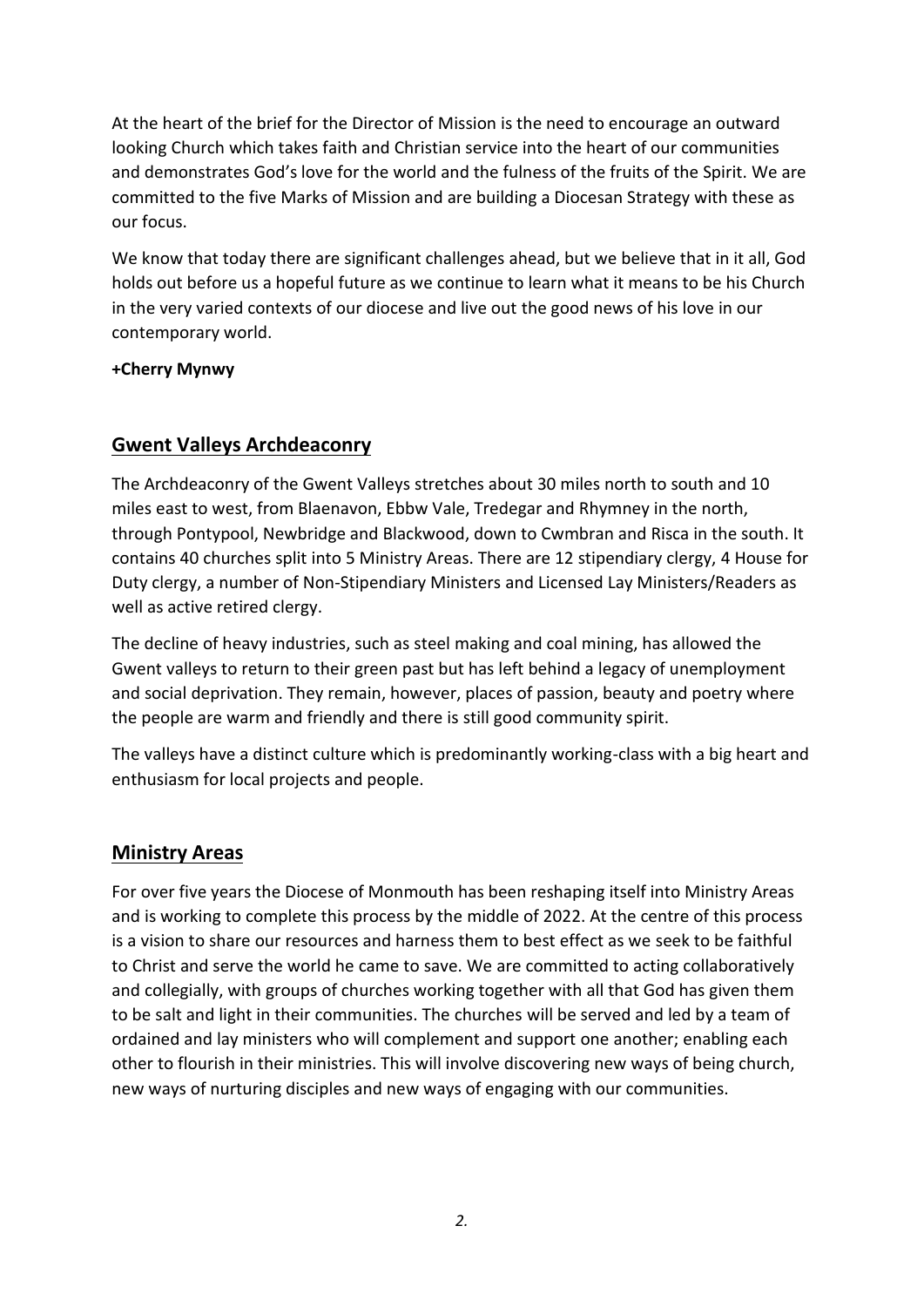# **Role Specification**

#### **Key Roles of the Archdeacon of the Gwent Valleys**

#### **A.) The Bishop and Diocese**

- To support the Bishop in her ministry as Chief Shepherd, Pastor and Minister of the Diocese.
- To work closely with the Bishop as a 'critical friend' by sharing a common vision for the diocese and working collaboratively towards bringing that vision to fruition
- To be a member of the Bishop's Staff Team to assist in the strategic development and oversight of all aspects of the life of the Diocese.
- To represent the Bishop and Diocese at provincial meetings and events.
- To sit on numerous Diocesan Committees bringing expertise and knowledge of the wider Diocese, assisting the decision-making processes and ensuring good governance at all levels.
- To work with and support the Diocesan Office staff.
- To undertake, with others, Ministerial Development Reviews

#### **B.) The Archdeaconry**

- To lead, co-coordinate and administer the Archdeaconry in collaboration with the clergy and laity.
- To oversee the Ministry Areas, working closely with Area Dean and Ministry Area Leaders to support good practice and encourage growth at all levels.
- To facilitate and support the process of creating Ministry Areas as a focus for creative worship, passionate discipleship and transformational mission.
- To participate in diocesan appointment procedures for vacancies.
- To deal with complaints and breakdowns in relationships within Ministry Areas.
- To offer pastoral support to clergy and lay officers in times of illness, bereavement and pastoral difficulty.
- To preach and speak at services and events across the Archdeaconry and Diocese and cover services during vacancy, clergy illness or to facilitate holidays.
- To oversee and advise on the maintenance, repair and alteration of churches and other buildings including the Faculty process.
- To chair or attend vestry meetings and Ministry Area meetings where necessary.
- To undertake the functions and administration associated with visitations including admitting churchwardens and ensuring the maintenance of the inventory and parsonage.

#### **C.) The Cathedral**

• To be a member of the Cathedral College of Canons.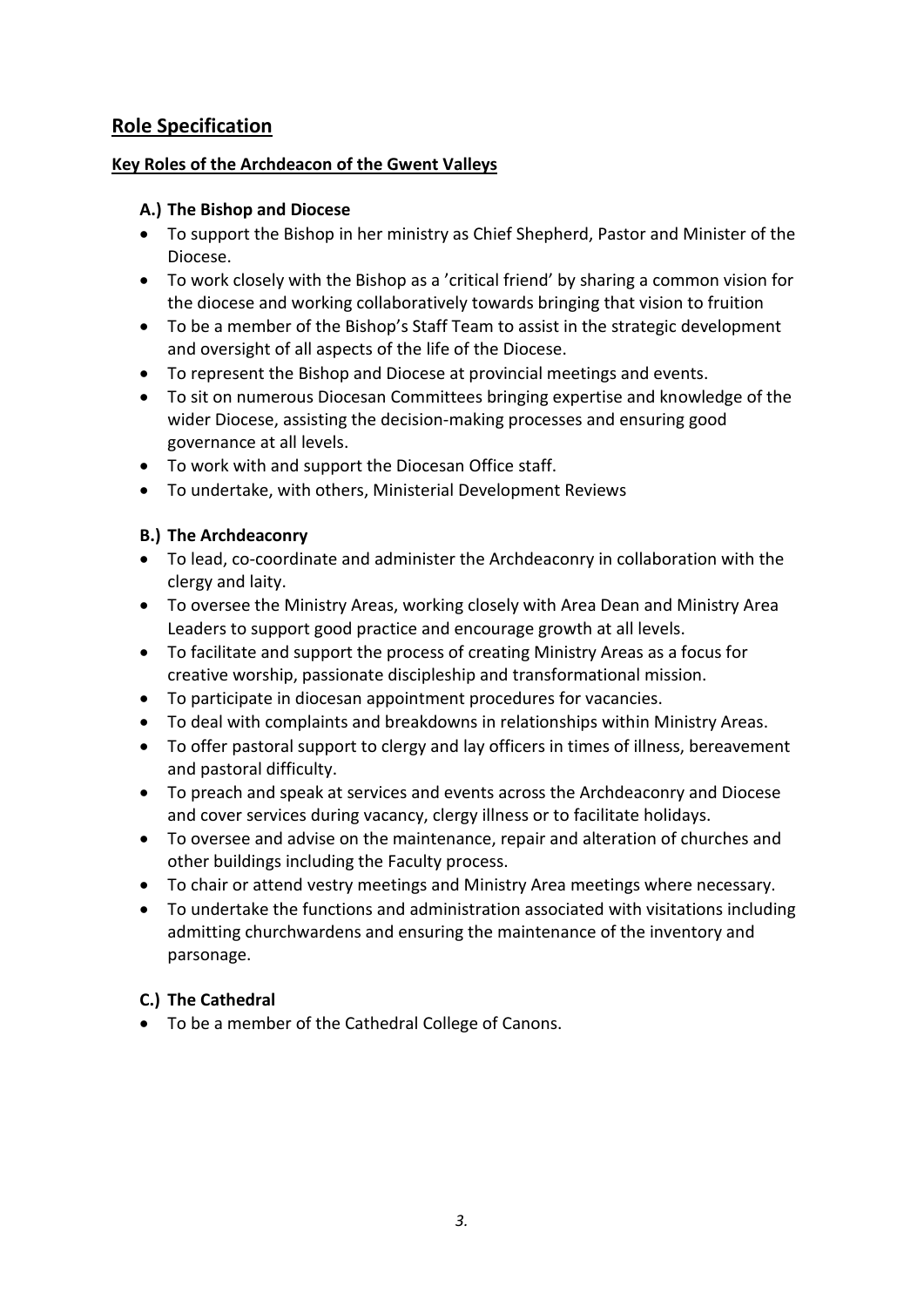#### **Key Roles of the Director of Mission**

- **A.) To be responsible for developing, integrating and implementing policy relating to Mission**
- To work closely with the Bishop and her Senior Team in developing a strategic vision for mission across the Diocese
- To create a team of mission minded people from across the Diocese to support the work of mission across the Diocese
- To work with Ministry Areas to embed mission at the heart of their life
- To support Ministry Areas in the development of mission plans
- To help embed the Five Marks of Mission in the life of the Diocese
- To support the communication of our mission priorities at both Diocesan and Ministry Area level

# **B.) To oversee special mission projects in the Diocese**

- To support the Church Army Centre of Mission in Abertillery and line manage the project team
- To support the development of mission projects as part of the Diocesan Bid to the Evangelism Fund
- To help embed mission projects in the life of the local Ministry Area and help source ongoing funding to secure the projects
- To identify and provide resources for clergy and lay ministers to use at a local level in order to promote missional activity

# **C.) To work with the Director of Ministry and Discipleship**

- To develop a closer connection between mission and ministry in the Diocese
- To support the work of discipleship in the Diocese
- To ensure the delivery of effective, engaging and relevant Continuing Ministerial Development within the Diocese, making sure that mandatory training days have relevance to present issues in mission and the implementation of the Diocesan Vision
- To have responsibility for encouraging and equipping Ministry Areas in nurturing disciples, growing teams, developing leaders, reflecting on and sharing good practice
- **D.) To further develop mission focussed ministry to children, young families and schools**
- To work with the CYFMA, Education Team and Ministry Teams to develop a mission strategy for reach out to young people.
- To encourage a mission focus in schools, particularly but not exclusively in our Church Schools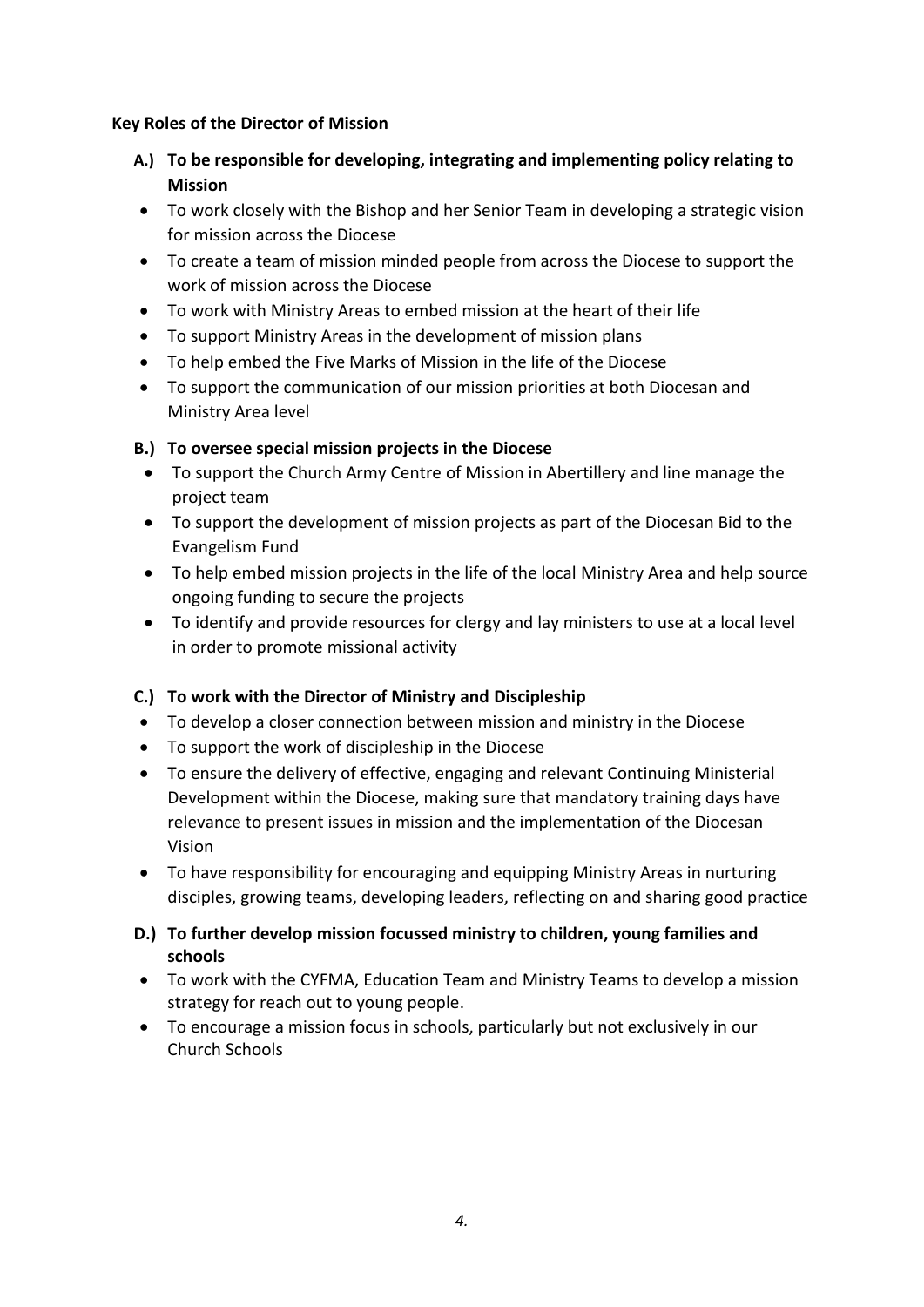# **Person Specification**

| <b>Attributes</b>                  | <b>Essential</b>                                                                                                                                                                                                                                                                                                                                                                                                                                        | <b>Desirable</b>                                                                            |
|------------------------------------|---------------------------------------------------------------------------------------------------------------------------------------------------------------------------------------------------------------------------------------------------------------------------------------------------------------------------------------------------------------------------------------------------------------------------------------------------------|---------------------------------------------------------------------------------------------|
| Qualifications &<br>Training       | Ordained within the Anglican<br>$\bullet$<br>Communion with at least six years<br>in holy orders                                                                                                                                                                                                                                                                                                                                                        |                                                                                             |
| Experience                         | Experience of leading in mission<br>Experience of building effective<br>teams<br><b>Experience of fostering</b><br>effective collaborative working<br>An understanding of and desire to<br>encourage new ways of being<br>Church<br>Experience of managing change in<br>an organisation                                                                                                                                                                 | Experience<br>of managing people<br>Experience of<br>strategic planning<br>and policymaking |
| Knowledge, skills and<br>abilities | A demonstrable understanding<br>of the theology and practice of<br>mission<br>A good team player as well as team<br>leader<br>Knowledge of best practice in<br>safeguarding<br>Good level of computer literacy<br>including word-processing and<br>online working<br>Hold a driving licence and have use<br>of a car                                                                                                                                    | Ability to speak<br>Welsh, or<br>willingness to learn                                       |
| Personal Qualities                 | Has the spiritual depth and<br>$\bullet$<br>maturity of faith to sustain and<br>equip them in this dual role.<br>Values integrity and<br>exhibits creativity, competence and<br>compassion<br>Encourages, motivates and<br>enables<br>Has the ability to communicate<br>easily and effectively at all levels<br>and using a variety of media<br>A self-starter, confident operating<br>at a very senior level, able to<br>inspire trust and credibility | Has a sense of<br>humour                                                                    |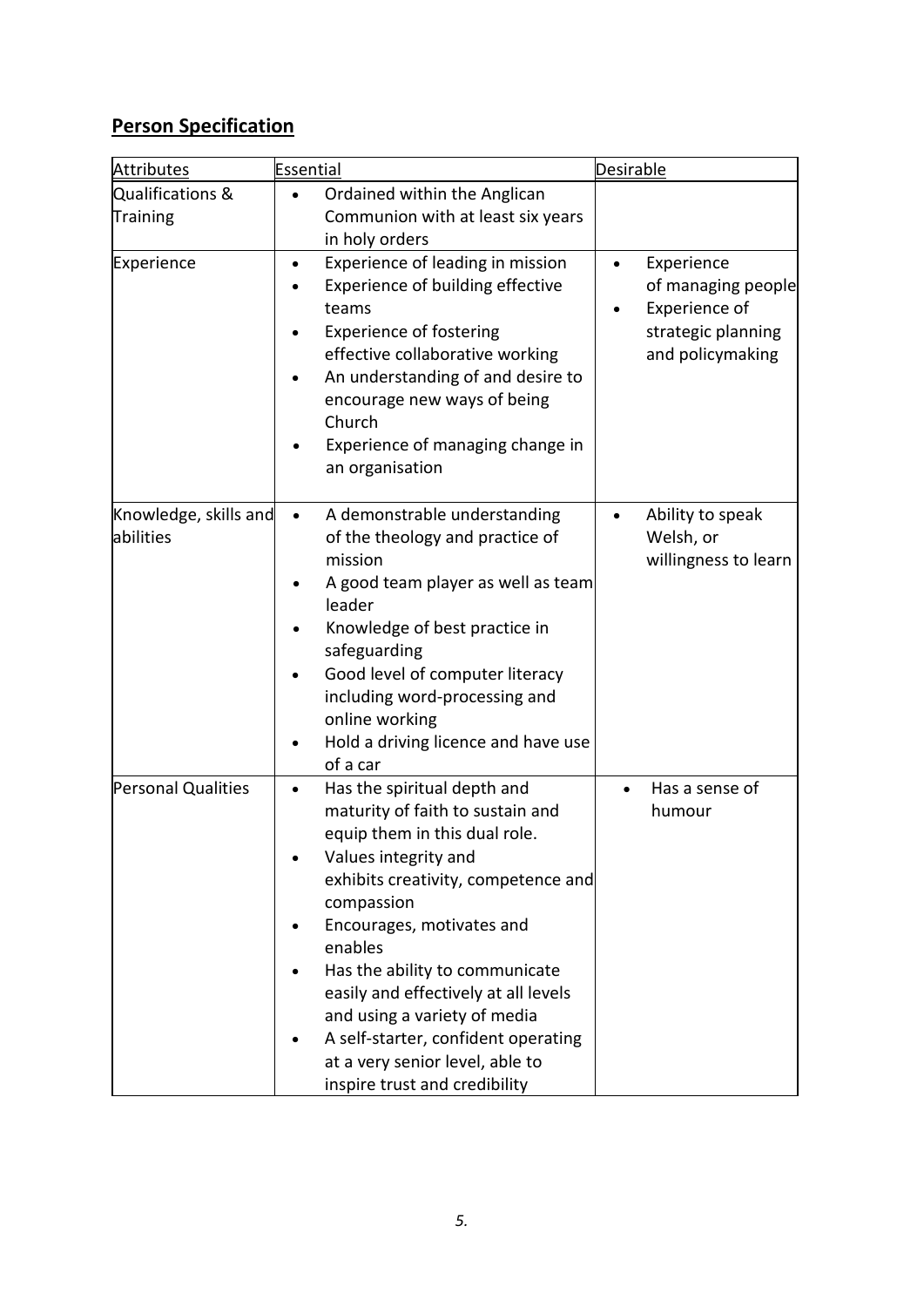# **Renumeration and Benefits**

- Archdeacon's stipend of £38,805 (rising by 2% on 1<sup>st</sup> January 2022).
- Expenses for all travel from home.
- Pension entitlements based on a non-contributory defined benefit scheme.

# **Housing**



The Archdeacon will live in: MynyddIslwyn Rectory Vicarage Lane Pontllanfraith Blackwood NP12 2DP

It is a spacious five bedroomed house with a bathroom and a shower room. Downstair are separate sitting and dining rooms, a breakfast room, and a fitted kitchen with small associated utility area. The study has a separate external access and a cloakroom. Central heating is through a gas combi boiler. There is also a solid fuel stove in the sitting room and a gas fire in the study. There is a separate garage and parking for several cars. There are shops and supermarkets locally and the town of Blackwood is a short drive away.